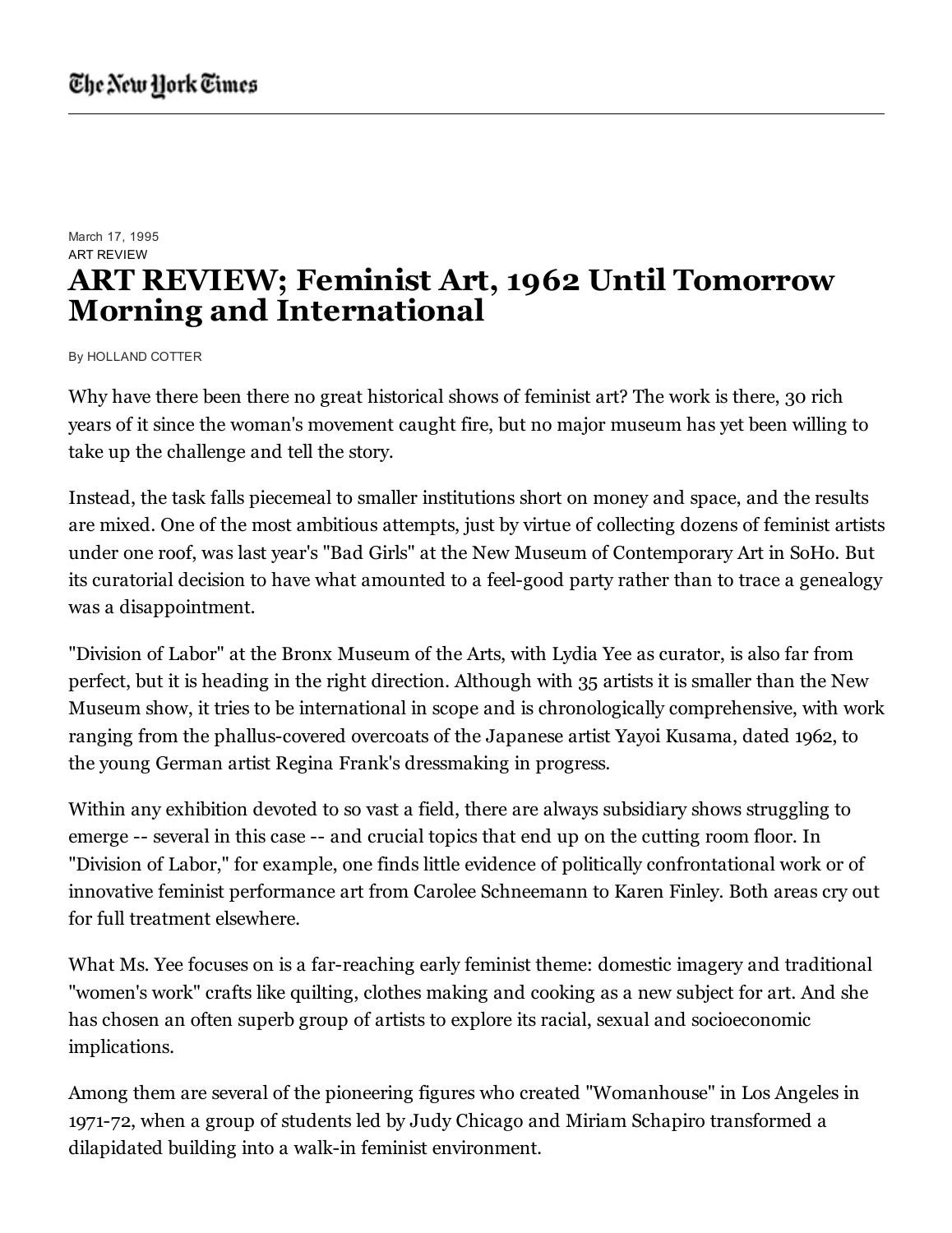A few components of that site have been reconstituted here. Ms. Chicago's "Menstruation Bathroom," overstocked with feminine hygiene products, still packs a punch, and her early concentration on bodily imagery finds an echo in younger artists like Kiki Smith, who is also in the show. Faith Wilding's recreated "Womb Room," a domed enclosure of open-work weaving, also offers interesting connections to recent art (Ava Gerber and Lisa Hoke, who aren't in the show, come to mind) as well as to the stunning, ground-breaking fiber work of Lenore Tawney in the early 1960's.

Although the Bronx version of "Womanhouse" is the merest shadow of that collaborative effort, important individual artists from the early 70's have a distinctive presence. Harmony Hammond is one of them, her spiraling rag rugs the antithesis of Minimalism's technological bias. (Jim Isermann's recent Op shag-rug pieces in the show make an apt counterpoint to her work.) Another is Faith Ringgold, represented by embroidered family portraits based in part on African craft traditions. And in an up-to-date collaboration, Ms. Ringgold's daughter, Michelle Wallace, an art historian, contributes an essay to the exhibition's catalogue.

Motherhood, long considered a biological imperative that kept women from becoming artists, is one of the show's several potential spinoff themes. Mimi Smith's do-it-yourself "Knit Baby Kit" (1968) is an exercise in instant parenthood with a dark twist. ("The baby is dead," the handwritten instructions announce.) In Joyce Scott's sculpture "No Mommy Me II" (1991), a small black woman is dwarfed by the white baby she's carrying, while her own child sits neglected. And Mary Kelly's extensive "Post-Partum Document" (1974), a record of the infancy of her own child told through framed feeding charts soiled with vomit and feces, turns the matter of maternity itself into the substance of art.

During the period that Ms. Kelly's Conceptual work was under way, the Pattern and Decoration movement was enjoying its heyday, exemplified here by Robert Kushner's lovely painting that doubles as a cloak and by Joyce Kozloff's tiled wall arch bright with arabesques. Islamic motifs on both pieces suggests this movement's wide cultural reach, which continues in the sumptuous fabric collage titled "Portrait" (1991) by the Korean artist Soo-Ja Kim and in Xenobia Bailey's spectacular Yoruban-influenced ensemble, "Sistah Paradise's Crown of Flight" (1994-95).

The meeting of cultures is not always celebratory. In "Polka Dot Blackfoot With Children" (1990), Elaine Reichek, who has been putting together an impressively textured body of work since the early 80's, transforms an archival photograph of an American Indian family into a knitted sack hanging limp and empty on the gallery wall. And Lynne Yamamoto inscribes the biography of her Chinese grandmother, a laundress, on nails hammered into the wall, each labeled with a single tiny word: "rinse," "clean," "whisper," "starch" (1993).

Clothing-as-metaphor is yet another mini-show waiting to happen (and it actually has, fairly recently, in Nina Felshin's traveling show). Here it ranges from Sherry Brody's "Lingerie Pillows" (1972) to works by several contemporary male artists, including Charles LeDray's doll-size clothes strung forlornly into floor-to-ceiling nets and Hiram Rodriguez-Mora's patches of men's striped